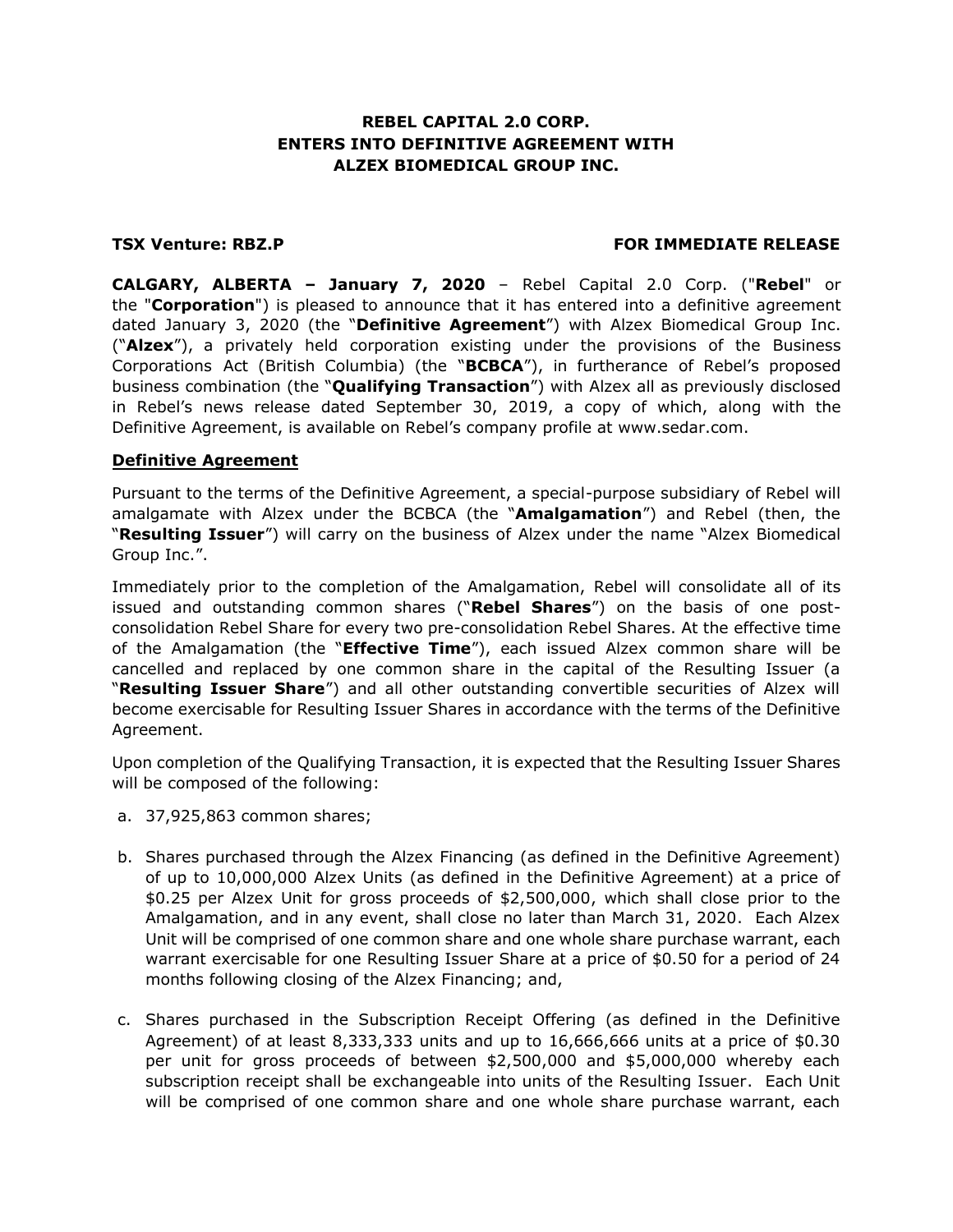warrant exercisable for one Resulting Issuer Share at a price of \$0.60 for a period of 24 months following closing of the Subscription Receipt Offering.

Each of a, b and c above shall be completed in accordance with the terms of the Definitive Agreement and are subject to any regulatory, shareholder, director, TSX Venture Exchange (the "**Exchange**") or other approvals that may be required.

# **Trading Halt**

The Rebel Shares will remain halted from trading and the shares are not expected to resume trading until after completion of the Qualifying Transaction.

## **Officers and Board of Directors of the Resulting Issuer**

Upon completion of the Qualifying Transaction, all directors and officers of Rebel shall resign and be replaced by nominees of Alzex. The following sets out the names and backgrounds of all persons who are currently expected to be considered directors and officers of the Resulting Issuer:

## *Fabrice Heitzmann – Rouen, France - Chief Executive Officer (CEO) and Director*

Mr. Heitzmann has over 21 years of experience in the pharmaceutical industry in France and abroad. His experience includes contract and budget negotiations with customers, drafting product development studies/strategies, and managing clinical studies. He began his career in 1998 as a Chemical Buyer for Synkem SAS manufacturer and supplier of active pharmaceutical ingredients. He then moved to more senior supply chain and procurement roles at Fournier Laboratories Ireland Ltd., Rhone Poulenc Biochimie AS, and Sanofi S.A. In addition to his current role with Alzex, Mr. Heitzmann also serves as the Vice President of Global Resources for Chrysalis Pharma Partners, LLC, a drug development consulting company and Senior Procurement Consultant of BuyingPeers SAS, a procurement and sourcing consulting firm based in Paris. Mr. Heitzmann also serves as general Manager of Clemann Group, a global resources management consulting firm for biotechnology firms and start-ups. He obtained his master's degree in molecular biology, biochemistry, and cell biology from the University of Burgundy and his doctorate in life sciences from the University of Claude Bernard. Mr. Heitzmann's experience and background in the pharmaceutical industry are beneficial to the Company as he has experience in identifying sourcing and procurement opportunities in the pharmaceutical industry, preparing clinical development plans, and managing clinical studies.

## *Scott Davis – Vancouver, British Columbia - Chief Financial Officer (CFO)*

Mr. Davis is a partner of Cross Davis & Company LLP Chartered Professional Accountants, a firm focused on providing accounting and management services for publicly-listed companies. His experience includes CFO positions of several companies listed on the Canadian Securities Exchange and the Exchange. His past experience consists of senior management positions, including four years at Appleby as an Assistant Financial Controller, two years at Davidson & Company LLP Chartered Professional Accountants as an Auditor and five years with Pacific Opportunity Capital Ltd. as an Accounting Manager.

It is anticipated that an additional 2 individuals will be appointed to the board of directors of the Resulting Issuer prior to closing.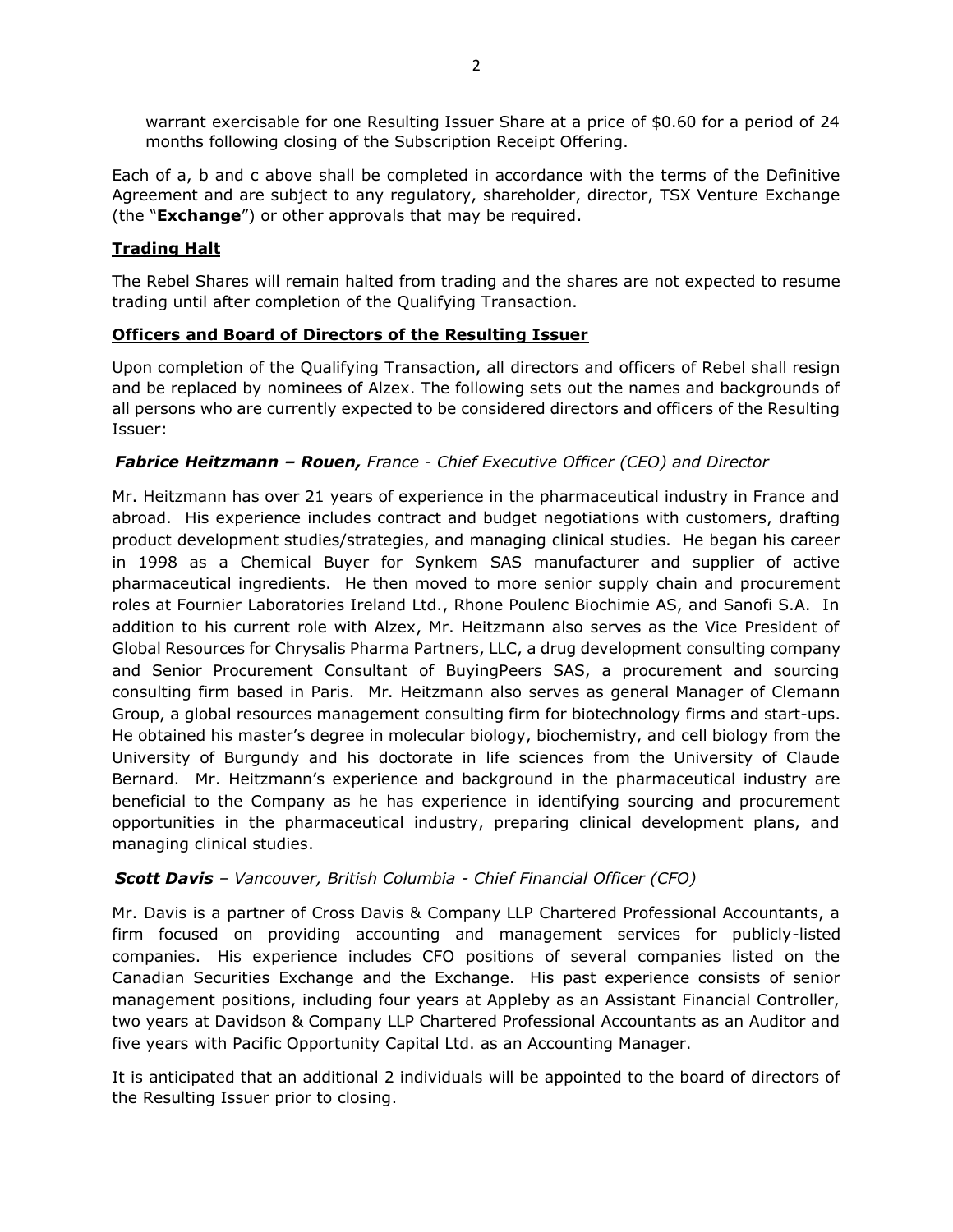### **Further Information**

Further information in respect of the Qualifying Transaction and the Resulting Issuer will be provided in the filing statement (the "**Filing Statement**") to be prepared in connection with the Qualifying Transaction and filed on Rebel's company profile at [www.sedar.com.](http://www.sedar.com/)

Additional terms of the Qualifying Transaction including consideration payable pursuant to the Qualifying Transaction, information relating to sponsorship (if applicable), summary financial information in respect of Alzex, the controlling shareholders of Alzex, and to the extent not contained in this press release, additional information with respect to the history of Alzex and the proposed directors, officers, and insiders of the Resulting Issuer upon completion of the Qualifying Transaction.

Investors are cautioned that, except as disclosed in the Filing Statement, any information released or received with respect to the Qualifying Transaction may not be accurate or complete and should not be relied upon. Trading in Rebel Shares should be considered highly speculative.

All information contained in this news release with respect to Rebel and Alzex was supplied by the parties respectively for inclusion herein, and each party and its directors and officers have relied on the other party for any information concerning the other party.

Completion of the Qualifying Transaction is subject to a number of conditions, including but not limited to, Exchange acceptance and if applicable pursuant to Exchange Requirements, majority of the minority shareholder approval. Where applicable, the transaction cannot close until the required shareholder approval is obtained. There can be no assurance that the transaction will be completed as proposed or at all.

**Investors are cautioned that, except as disclosed in the management information circular or filing statement to be prepared in connection with the Qualifying Transaction, any information released or received with respect to the Qualifying Transaction may not be accurate or complete and should not be relied upon. Trading in the securities of a capital pool company should be considered highly speculative.**

#### **For further information please contact:**

- **Rebel Capital 2.0 Corp.:** Charles MaLette, Email: bud@criticalco2.ca Telephone: (604) 428-5171
- **Alzex Bio Medical Inc.:** Fern Turner – VP Corporate Communications and Director Email: fern@alzex.ca

#### *Cautionary Statements*

*This news release contains "forward-looking information" within the meaning of applicable securities laws relating to the proposal to complete the Qualifying Transaction and associated transactions, including statements regarding the terms and conditions of the Qualifying Transaction, the Alzex Financing, the Subscription Receipt Offering, and the*